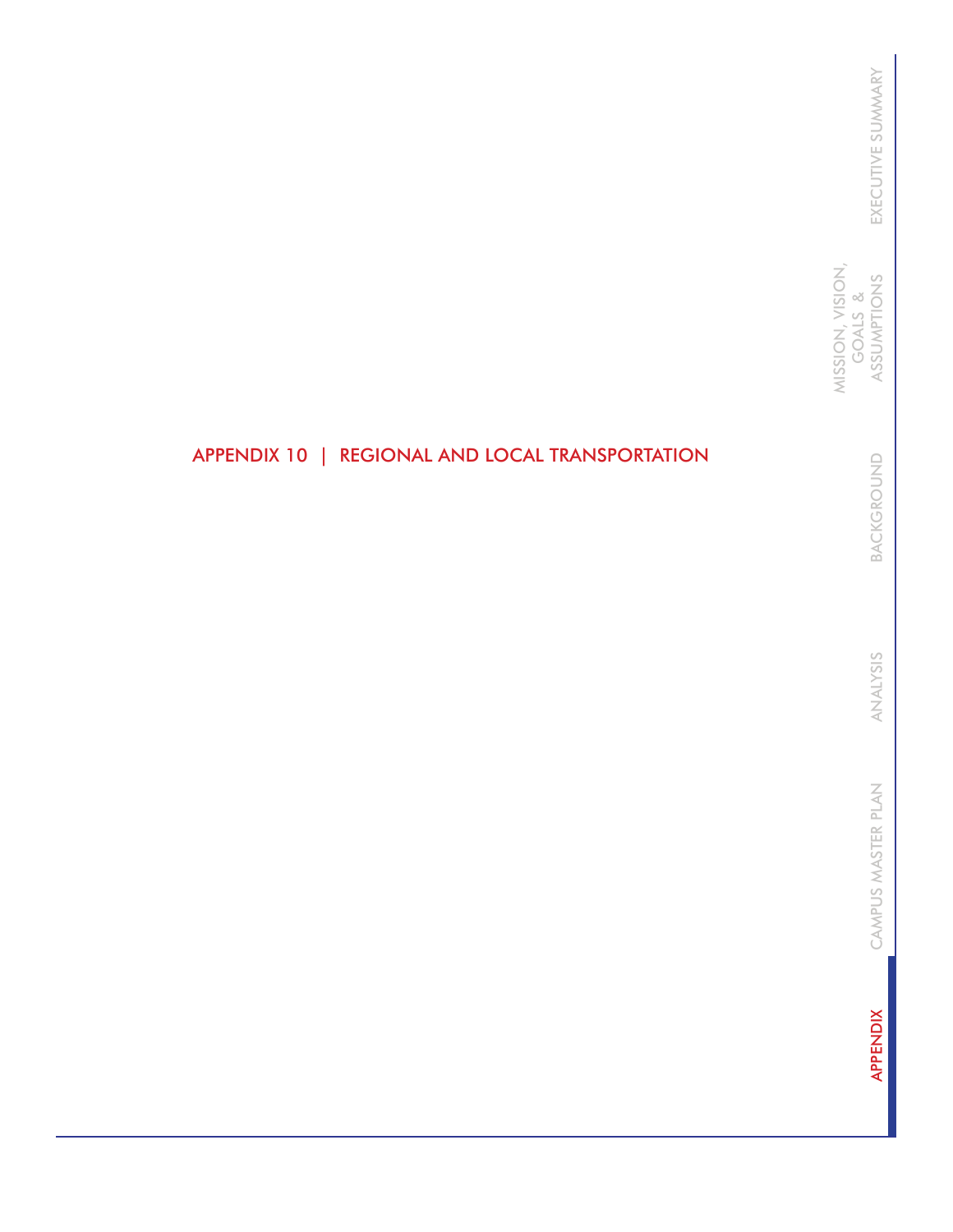#### To: File

- From: **Pennoni, Associates, Inc.** Larry Bankert, P.E., PTOE Stephen R. Thompson
- RE: Shippensburg University Facilities Master Plan **Regional and Local Transportation Access and Circulation**  WTWR0701

Date: February 1, 2008

#### **Introduction**

From August 28, 2007 through January 25, 2008, research, meetings, field views, and analyses have been conducted as part of an ongoing effort to support the Shippensburg University Facilities Master Plan. This work focused on transportation related issues within the University campus, as well as the Greater Shippensburg area. Transportation issues of interest included (in order of investigation):

- Access and Circulation
- Regional Transportation Impacts
- Limited Vehicle Access Pedestrian Streets at Cumberland, Dauphin, and York Drives
- Limited Vehicle Access Pedestrian Street at Dauphin Drive and Left-turn-Lane Feasibility Along Adams Drive

The research, meetings, field views, and analyses conducted to date resulted in four memos to file, each of which articulated the details of specific tasks. The purpose of this memo is to synthesize the results of those four tasks into a more comprehensive view of the transportation issues impacting the larger planning effort in and around Shippensburg University.

The analyses completed to date consider the transportation issues in and around Shippensburg University from differing levels, so this synthesis will begin with the highest level issues and progressively drill down to the most specific issues raised thus far. This narrative will begin with:

- a discussion of the *Shippensburg Regional Transportation Network*;
- move to the issue of *Access and Circulation* to and through the Shippensburg University campus, and finally;
- consider the *Conversion of Several Campus Streets to Limited Vehicle Access Pedestrian Streets*.

## **Shippensburg Regional Transportation Network**

The greater Shippensburg region is anticipating significant residential and commercial growth, which will be largely driven by the nearby Interstate 81 (I-81) corridor.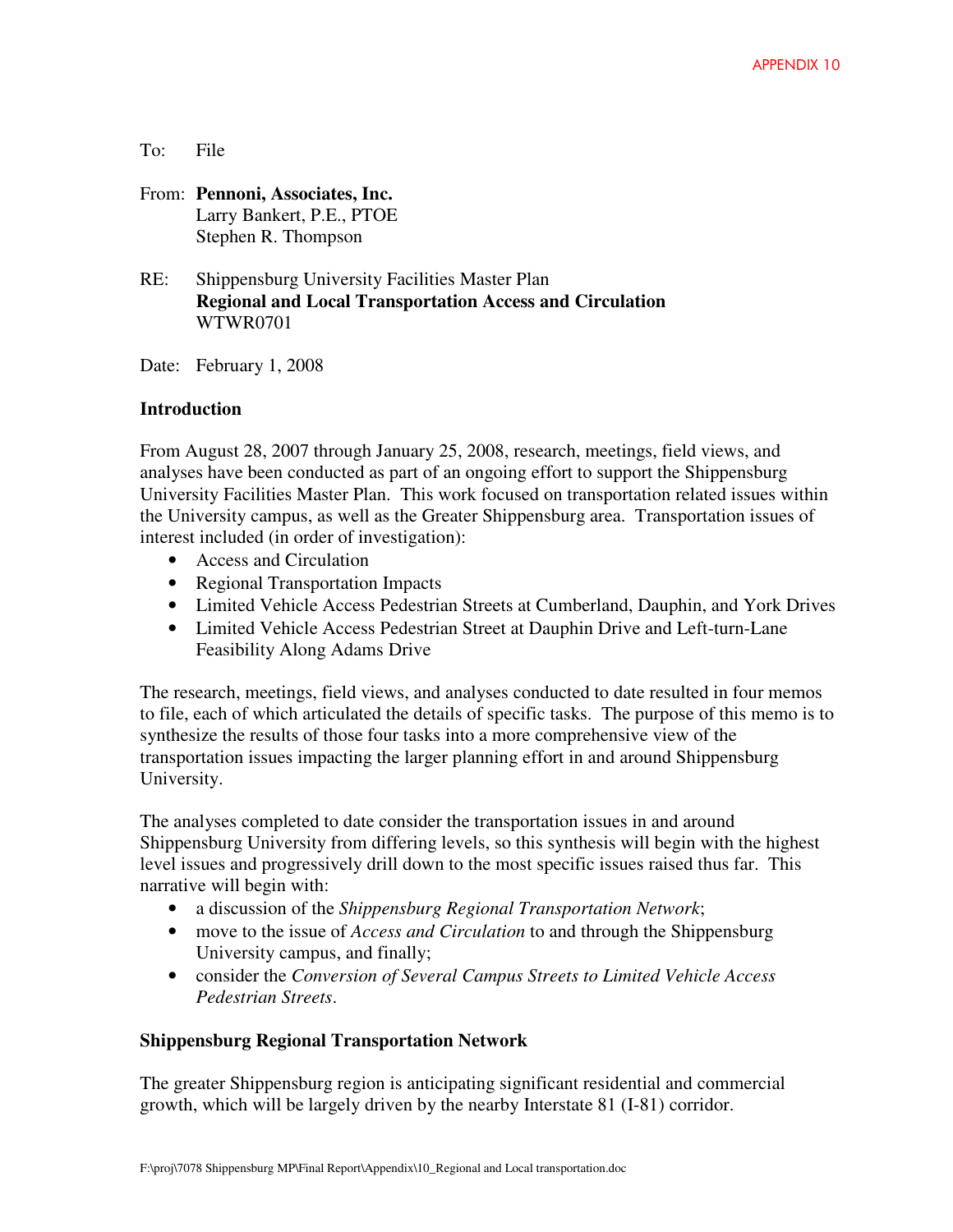Approximately 2,600 new houses are in the land development process in Southampton Township, which surrounds Shippensburg. CSX Railroad has built an intermodal center in Chambersburg, spawning the potential development of large distribution centers along I-81 near Exits 24 and 29. Three potential distribution centers of one million square feet each near I-81 Exit 29 are currently in the land development process. Exit 24 lies at the intersection of Olde Scotland Road (SR 0696) with I-81 just south of Shippensburg, and Exit 29 lies at the intersection of Walnut Bottom Road (SR 0174) with I-81 just east of Shippensburg.

Based on documentation stemming from a 2005 meeting, Shippensburg University intends to increase its student enrollment by 2,500 persons over the next ten years. How these additional students will impact the sufficiency of the transportation network on campus and beyond will largely be determined by the locus of housing for those students. If those students are housed on-campus, or off-campus but in an area near the campus such as downtown Shippensburg, then the additional student census should have minimal impact to the transportation network at peak hours. However, if students are unable to be housed oncampus or near campus, then those additional students will be commuting to the University, effectively adding their trips to the greater Shippensburg transportation network and the demands on its capacity.

The potential growth from these combined sources – residential, commercial, and Shippensburg University – will significantly impact the transportation network around and within Shippensburg. The *Preliminary Traffic Plan for Shippensburg Area (Plan)*, prepared for the Shippensburg Area Chamber of Commerce's Long Rang Planning Committee by Carl Bert & Associates in October, 2002, describes the existing roadway network. That document suggests that at the time of its writing the transportation network around and through Shippensburg was essentially adequate, except for the occasional diversion of traffic from I-81 onto King Street due to emergencies, and special events held at Shippensburg University. It may well be that the higher traffic volumes produced by these special events demonstrated the inadequacies of the transportation network and revealed a potential future condition if normal volumes were to increase significantly.

According to the Chamber of Commerce's *Plan*, the foundational characteristic of the greater Shippensburg area transportation network is the location and function of King Street in Shippensburg. This particular street acts as a central hub, with streets radiating out from it. Also, the roads that intersect with I-81 at Exits 24 and 29 essentially function to bring traffic from I-81 into King Street. Other than township roads and alleys known by locals, most traffic coming into or passing through Shippensburg will most likely use at least some portion of King Street.

Further complicating the layout of the transportation network in the greater Shippensburg area is the inadequate capacity due to all streets and roadways in the region, other than I-81, being a single lane in each direction. This combined with constraints due to residential and commercial driveways on roadways without turn lanes, intersection radii inadequate for truck traffic, and bridges with height or weight restrictions, further limit the capacity of the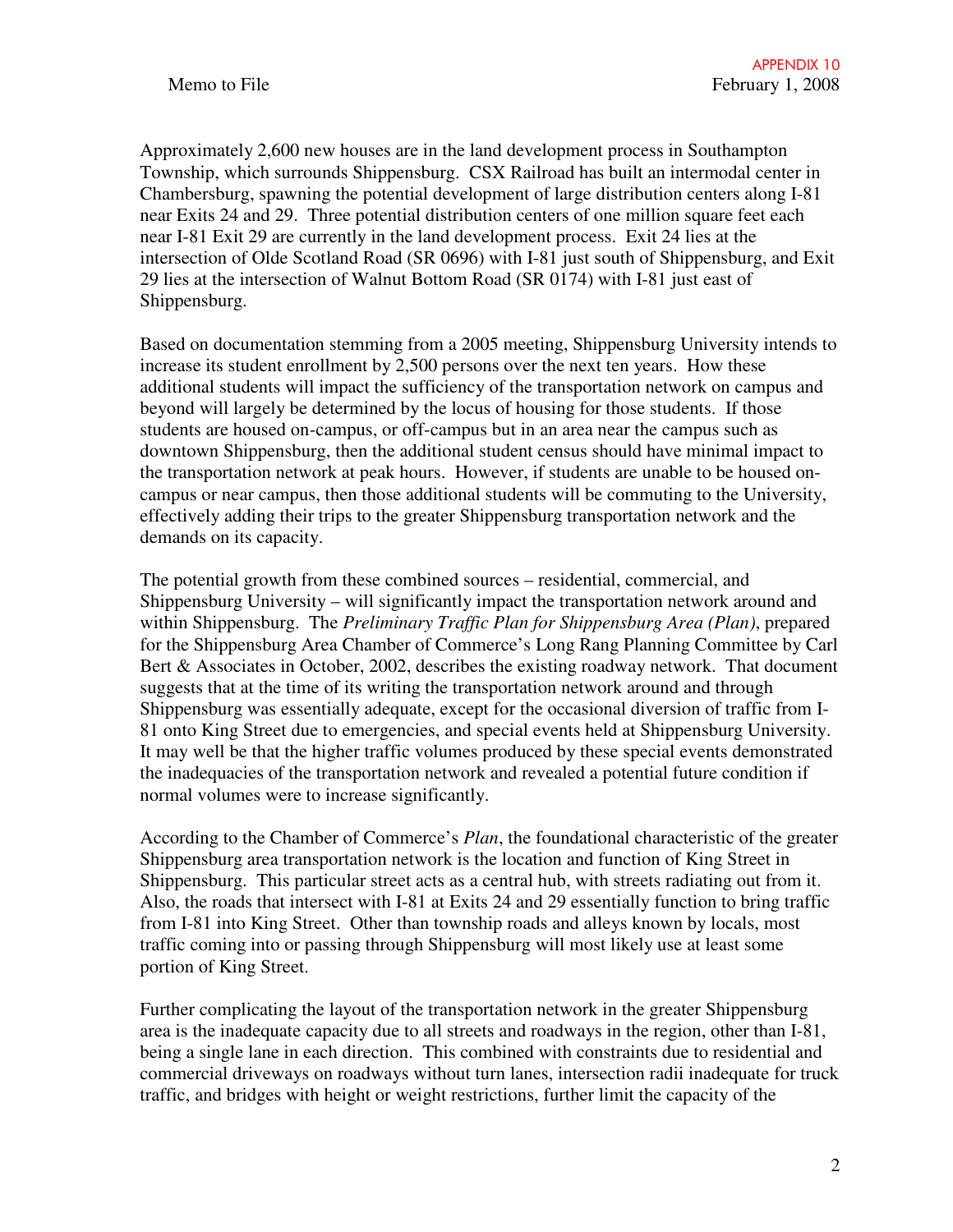network. As traffic volumes increase because of development, the limitations of the network will become increasingly apparent.

Recommendations for improving the greater Shippensburg area transportation network were suggested in the Chamber of Commerce *Plan,* and in The *Shippensburg University Transportation Study*, prepared by Pennoni Associates Inc. for Shippensburg University in July 2005. Specific recommendations may be found in these documents, and in the letter to file dated November 20, 2007, which presented a comparison and contrast of the two planning documents.

Generally, the planning documents suggested short-, mid-, and long-term recommendations to the transportation network needs. The prioritization of potential improvements depended upon such factors as the urgency of the needs, funding, and applicability of the improvements to the growing inadequacies. For example, signing improvements and signal coordination and timing for events were suggested first, with roadway extensions and bridge rehabilitations/replacements following next, and a potential new interchange with I-81 and new roadways around Shippensburg projected later in the plan.

More recently, cursory analysis of placing a new interchange on I-81 at its intersection with Baltimore Road suggests that the interchange may not be feasible due to interchange spacing and other factors, costs would far outweigh the benefits, and that this particular component of a larger transportation network remediation plan should not be pursued.

## **Access and Circulation – Shippensburg University**

On August 28, 2007, a field view of the Shippensburg University campus was conducted, with the observations recorded in a memo to file dated August 31, 2007. Generally, that field view revealed that the campus is a nexus of vehicular and pedestrian traffic, with the traffic control sometimes failing to give clear and safe direction to drivers or pedestrians.

University faculty, staff, and commuter students travel to Shippensburg using the greater Shippensburg transportation network. Additional vehicular traffic enters the campus during morning and afternoon hours delivering and retrieving children from the Luhr's University Elementary School located on campus. The primary roads into Shippensburg are Walnut Bottom Road and Olde Scotland Road, both intersecting with I-81, US Route 11, which becomes King Street in Shippensburg, and Newburg Road from the north.

Within Shippensburg, the primary roads to campus are North Prince Street from the south and Newburg Road from the north. North Queen Street ends just prior to entering campus at an abandoned railroad grade that parallels Adams Drive. Pedestrian steps from the end of North Queen Street to Adams Drive allow pedestrian access to the campus from North Queen Street.

Just south of the University campus North Prince Street intersects Fort Street, a one-way alley. This intersection is three-way stop-controlled; the stop signs on North Prince Street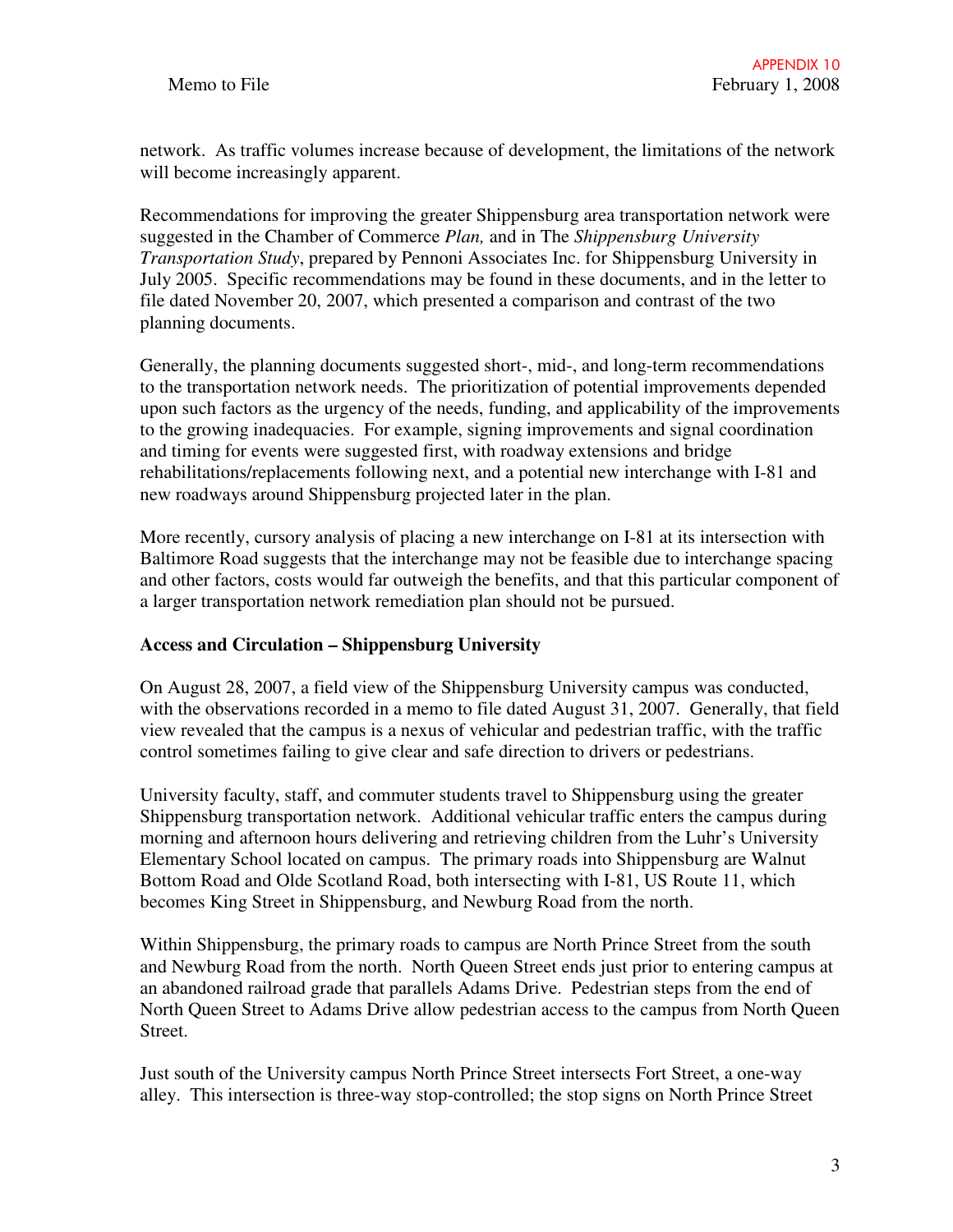cause queuing during peak hours. A cursory analysis of the intersections suggests the stop signs on North Prince Street may not be warranted, and may have been placed to slow University traffic as it moves between the University and King Street. As these signs are offcampus, the University would have to appeal to the Borough of Shippensburg for their removal.

The University Campus is essentially bounded by Newburg Road on the west/northwest, Adams Drive on the south, and Fogelsonger Road on the east. Access points are: York Drive and Old Main Drive off of Newburg Road; North Prince Street to Adams Drive, with Dauphin Drive and Cumberland Drive off Adams Drive; and Burd Run Road off Fogelsonger Road.

The Burd Run Road access has been limited in its value due to the one-lane bridge over Burd Run, which lies between Fogelsonger Road and Loop Road (an extension of Adams Drive), and has been occasionally gated to limit access to the campus. That one-lane bridge is now being replaced with a two-lane bridge, which could effectively make Burd Run Road an important campus access from the east, with traffic able to easily access the commuter parking lots, the performing arts center and the athletic facilities via Loop Road.

Another campus access has been planned off Newburg Road in the northern quadrant of the campus in the vicinity of the athletic facilities. This potential access uses the driveway adjoining the S. U. Foundation Conference Center, and extends that drive to connect to Baseball Access Drive near the commuter parking lots. This driveway would allow direct access to the largest parking fields, as well as the athletic facilities from the north.

All roadways within the University campus are owned and operated by the University. While ownership has allowed the University control of speeds – posted at 15 MPH – and access, it has also used signing and pavement markings that are inconsistent with standards used by state or municipal government, with the potential of causing driver confusion.

The most notable traffic circulation issues are traffic volumes along Adams Drive, the queuing along Adams Drive at its intersection with Prince Street and Old Main Drive, and the queuing along Adams Drive at its intersection with Dauphin Drive and the nearby entrance to parking at the Auditorium and the Luhr's University Elementary School. Also of concern are the pedestrian/vehicular traffic conflicts along interior campus roadways, due largely to the volumes of pedestrian traffic, which tends to cross roadways where convenient, rather than at marked crosswalks.

The University has placed a no left turn restriction from Dauphin Drive to Adams Drive from 7:00 AM to 5:00 PM to try to relieve the congestion there. The University also reports posting an officer to assist with traffic circulation at the entrance to Luhr's University Elementary School.

Several intersections exhibit unusual traffic control. Examples include: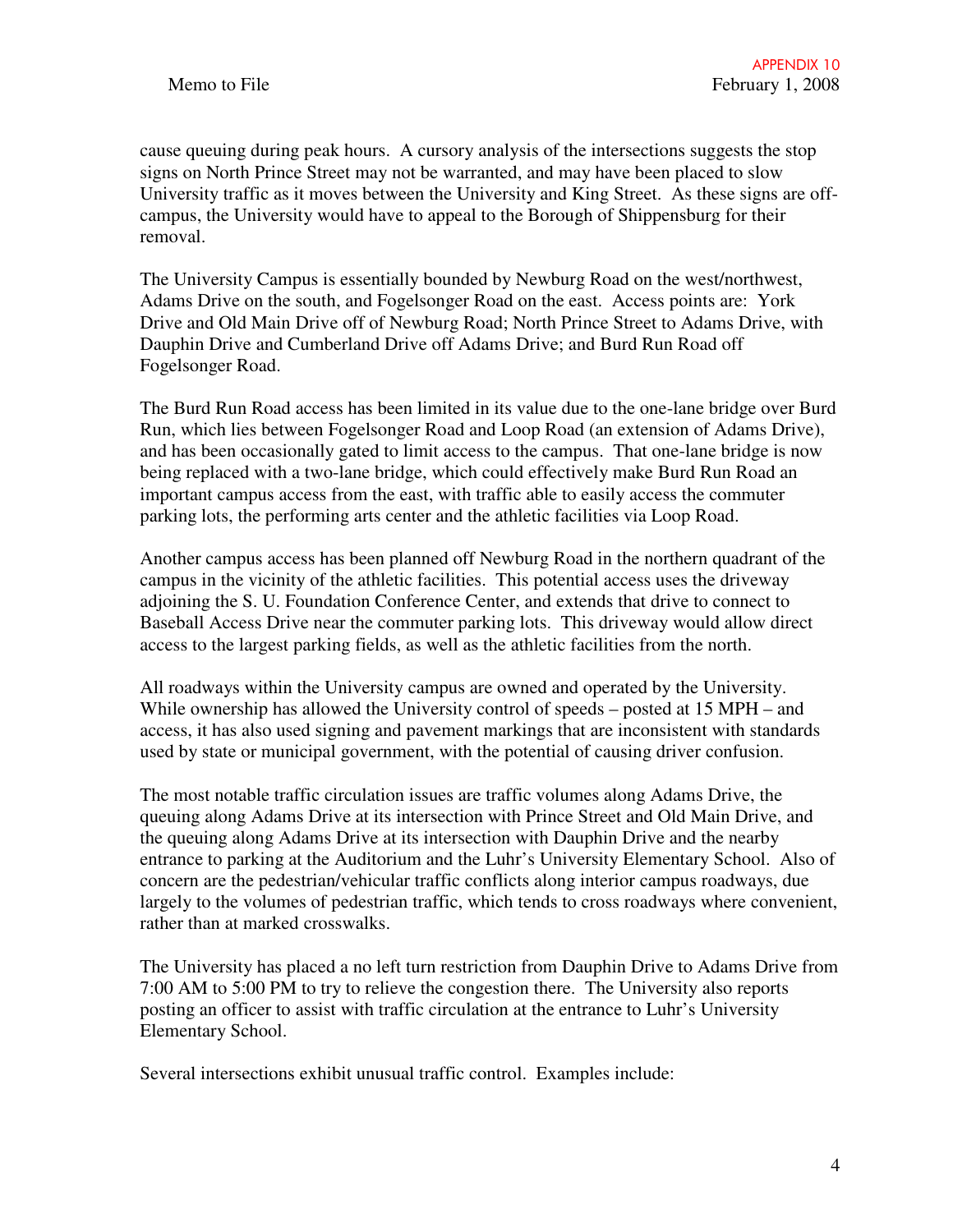- At the intersection of Adams Drive with North Prince Street and Old Main drive, Adams Drive is stop-controlled heading southbound leaving campus causing queuing along Adams Drive. Consideration should be given to removing the stop sign on Adams Drive and instead placing a stop sign on Old Main Drive.
- There is a three-way stop at the four-legged intersection of Cumberland Drive and Adams Drive. This signing may not be warranted, and could be confusing to motorists expecting the northeast-bound traffic on Adams Drive to stop. The stop sign on Adams Drive should be considered for removal.
- The channelized northeast-bound right turn from Lancaster Drive onto York Drive is unusual.

## **Conversion of Several Campus Streets to Limited Vehicle Access Pedestrian Streets**

To address the issues of pedestrian/vehicular traffic conflicts and vehicular traffic volumes leading to queuing at certain intersections, two qualitative analyses were conducted. The first analysis, focusing on the question of potentially converting several vehicular streets to pedestrian streets with limited vehicular access was recorded in a memo to file on January 7, 2008. The second analysis, reassessing one of the street conversions suggested in the first analysis, as well as several intersections and a potential left-turn lane on Adams Drive was recorded in a memo to file on January 25, 2008.

Generally, the impacts to the Shippensburg University campus by the conversion of several roadway segments to limited vehicular traffic are positive. Most significant is the increase in campus safety due to the reduction of pedestrian-vehicle conflicts in the vicinity of several high-usage buildings on campus, such as the Cumberland Union Building and the Reisner Dining Hall. Another positive impact is the potential for reduced congestion at Adams and Dauphin Drives.

There are several negative impacts, although these are minor. One negative impact is the potential for increased response times for emergency vehicles along those roadway segments converted to limited vehicular access. A second negative impact is the limiting of access between the campus entrance and the large commuter parking lots near the athletic facilities to a single roadway – Adams Drive to Loop Road – thereby increasing the traffic volumes and potential for congestion along those roadways.

The conversion of these roadways appears to present little potential impact to convenience. While some faculty/staff parking is impacted by these roadway conversions, as well as other campus construction plans such as the West Residence Hall project, the loss of these parking facilities appears to have been mitigated as part of the overall improvement plan.

A left-turn lane analysis was performed along Adams Drive at the Dauphin Drive intersection and the elementary school access. Since the speed limit is low along Adams Drive, the *Guidelines for Left-Turn Lanes* prepared by the Institute of Transportation Engineers (ITE) was used for the analysis. A speed limit of 25 mph (the lowest in the guidelines) was used for the analysis. The warrants take into account the left-turn volume,